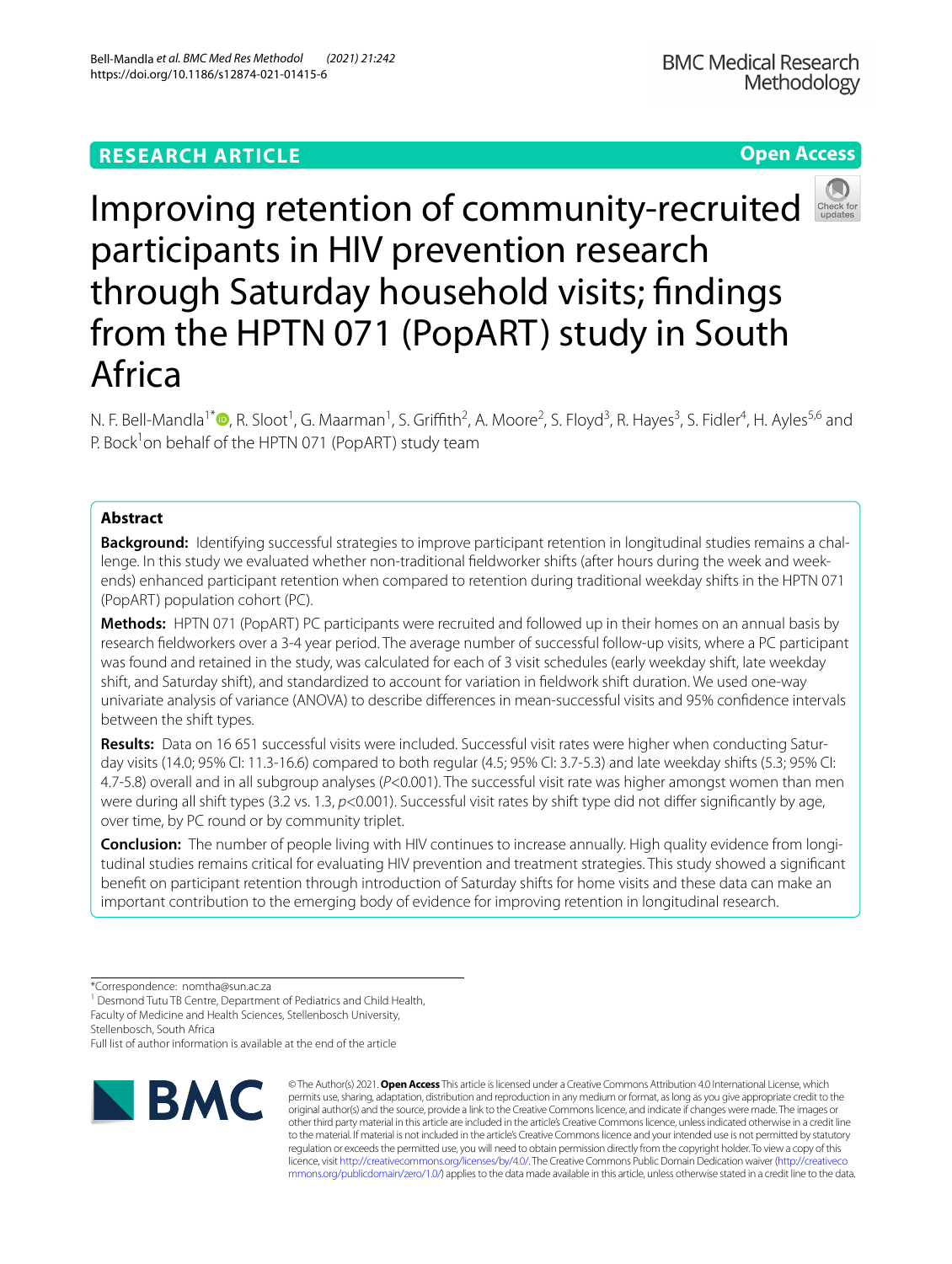**Trial registration:** PopART was approved by the Stellenbosch University Health Research Ethics Committees (N12/11/074), London School of Hygiene and Tropical Medicine (6326) ethics committee and the Division of AIDS (DAIDS) (Protocol ID 11865). PopART was registered with [ClinicalTrials.gov](http://clinicaltrials.gov) (registration number [NCT01900977\)](https://clinicaltrials.gov/ct2/show/NCT01900977).

**Keywords:** Retention, Longitudinal studies, Population cohort, Retention strategies, Household visits, Retention methods, Participant retention, Longitudinal cohort, Community-based research, Household visit timing

#### **Background**

In 2019, 38 million people were living with HIV (PLHIV) globally, the majority of whom resided in Eastern and Southern Africa (20.7 million, 54%), and an estimated 1.7 million new HIV infections [\[1\]](#page-6-0). In spite of advances in HIV prevention and treatment services, antiretroviral treatment (ART) coverage in high burden settings like South Africa remains low, with 68% of PLHIV on ART, well below the WHO target of 80% [[2\]](#page-6-1).

There remain extensive gaps in published evidence to guide strategies for implementation of HIV treatment and prevention services in high burden settings and successful completion of studies required to provide this evidence is challenging [[2\]](#page-6-1). Longitudinal studies, defned as research designs that involve repeated observations of the same individuals over a period of time  $[3]$  $[3]$ , offer opportunities for controlled and uniform analysis of the association between measured exposures and the outcome of interest, enabling more accurate attribution of causality and are a critical component of disease prevention and treatment research [[3](#page-7-0), [4\]](#page-7-1). Longitudinal studies possess various challenges, with high rates of attrition demonstrated in published literature. To illustrate; in a cohort study by Seed et al. that recruited mother and infant pairs and evaluated childhood development, attrition rates of 62%, were recorded in a four-year follow up period [\[5\]](#page-7-2). In a further cohort study by Whiteman et al, which evaluated waste site exposure in Queensland Australia, high attrition rates of 53% were experienced over a 12 month follow up period [[6](#page-7-3)].

Causes of attrition vary by study population and research design and the characteristics of individuals experiencing attrition are an important consideration with respect to study validity [\[7](#page-7-4)]. Some studies have found males and younger participants more likely to experience attrition  $[8-11]$  $[8-11]$ . Other studies have found social factors, such as lower educational and income level, to be associated with higher attrition [[11\]](#page-7-6). Study designs that may not be 'participant friendly' and include painful clinical procedures or medication regimens that were difficult for participants to tolerate are known to negatively affect study retention  $[10]$  $[10]$ . Conversely, studies that include interventions that are attractive to participants, such as, access to a desirable study product or intervention, that was not routinely available, show higher retention [[10\]](#page-7-7).

A wide range of interventions to improve participant retention in longitudinal studies have been evaluated, with some success. A recent extensive systematic review, by Teague et al, including 141 articles from 28 diferent countries, reported 95 diferent retention strategies used in longitudinal cohort studies [[12\]](#page-7-8). Retention strategies were classifed as i) barrier-reduction, ii) creating a project community and iii) follow-up/reminder strategies. Barrier reduction methods were shown overall to result in a 10% increase in participant retention  $(P = 0.01)$ and included measures to make the study environment more participant friendly e.g. consistency of staff collection, childcare facilities and modifcation of data collection tools. 'Creating a project community' included study education and provision of appreciation gifts; however, none of these interventions was shown to have a signifcant impact on retention. Follow up/reminder strategies included tracing interventions (follow up phone calls, SMS reminders, tracing via alternative contacts) and again none of these was shown to have a statistically signifcant impact on retention [[12\]](#page-7-8).

Identifying successful strategies to improve participant retention in longitudinal studies remains a challenge. In this study we evaluated whether extended feldworker shifts (after hours during the week and weekends) enhanced retention when compared traditional weekday shifts in the HPTN 071 (PopART) trial in South Africa.

#### **Methods**

#### **Study setting**

HPTN 071 (PopART) was a three-arm cluster randomized controlled trial implemented in 21 urban and peri-urban study communities in Zambia (12 communities) and South Africa (9 communities) between 2013 and 2018. A full description of the PopART trial design was previously published  $[13]$  $[13]$ . The overall goal of Pop-ART was to assess whether an HIV prevention intervention package, including testing of all community members and linkage to HIV care and treatment, could lead to decreased HIV incidence in communities. Trial communities were randomly allocated to arms A, B or C. Arm A received the full intervention package including a comprehensive household HIV prevention package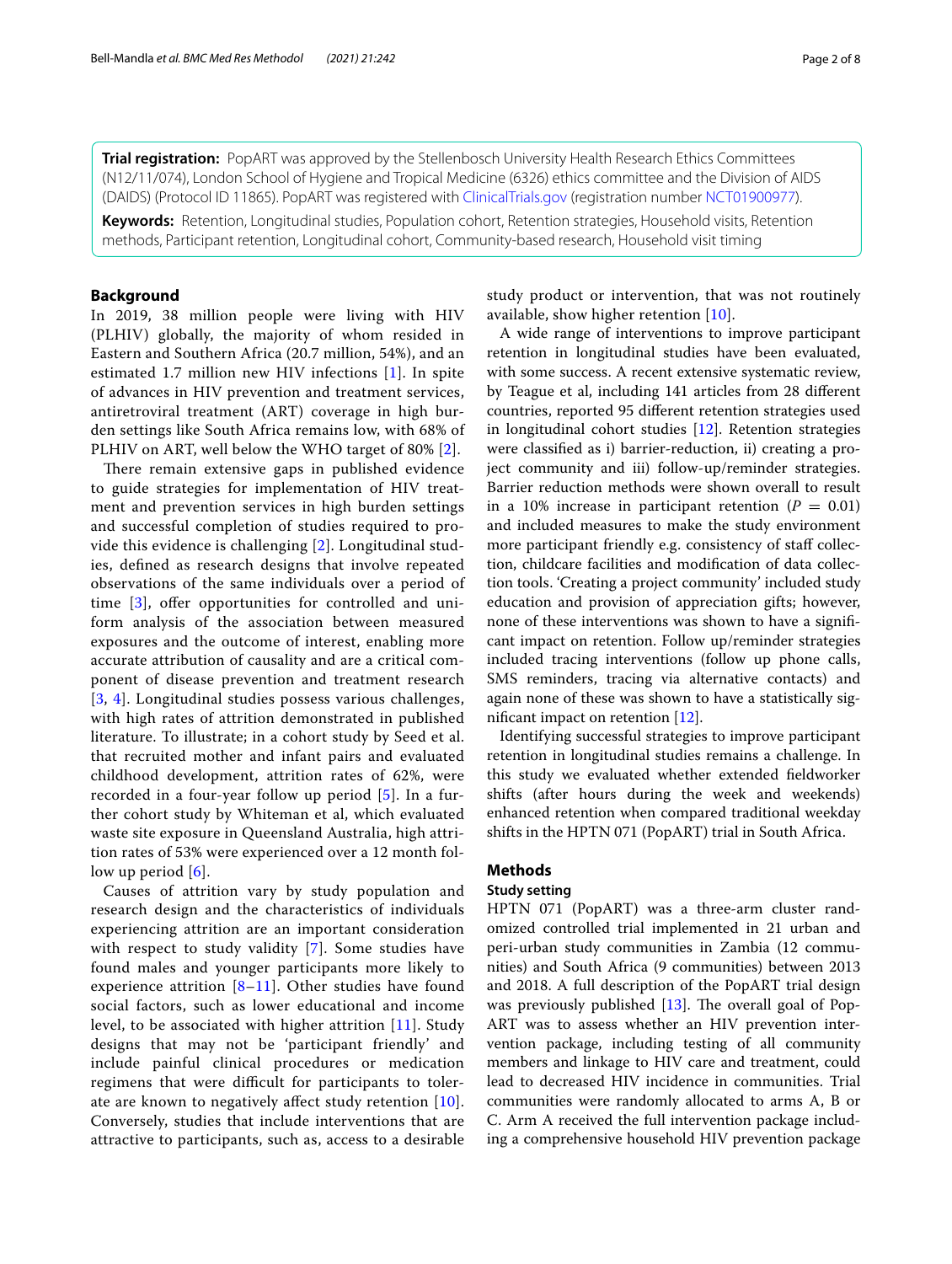with HIV testing and linkage to care delivered by a cadre by Community HIV-care providers (CHiPs) and ART for all HIV positive individuals regardless of immune status or CD4 count. Communities in arm B received the household intervention and ART as per local guidelines. Arm C communities received standard care. From 2016 onward due to change in HIV guidelines in Zambia and South Africa arms A and B were aligned. PopART communities were defned based on the catchment areas of health care facilities providing ART. The PopART trial in South Africa was implemented in 6 communities in the Cape Metro and 3 in the Cape Winelands districts. The populations of the South African PopART communities ranged from 21,386 to 82,953 individuals, with an average of 45,780 individuals. The primary outcome HIV incidence was measured in a population cohort (PC) which included approximately 2000 participants, aged 18 to 45, from each of the 21 communities, followed up over 3 to 4 years.

#### **PopART PC participant selection**

The PopART PC was implemented from January 2014 to July 2018. PC recruitment was undertaken at baseline (PC0) with baseline surveys completed at enrolment and participants followed-up after 12 months (PC12), 24 months (PC24) and 36 months (PC36). Additional participants were recruited at PC12 (PC12N) and PC24 (PC24N). A household census was completed prior to PopART implementation that listed and enumerated households. A random selection of households identifed in the census were selected for inclusion into the PC. Thereafter, individuals residing in each selected household were enumerated. From this list of enumerated individuals in each household, an eligible individual was randomly selected for inclusion in the PC, who, if accepting study participation, signed informed consent. If the randomly selected individual did not consent to participation, another eligible household member was randomly selected for inclusion. Recruitment was aimed to enrol men and women in equal numbers.

#### **PopART PC follow‑up and retention**

Follow-up household visits were completed by research enumerators (Res) and nurses and consisted of completing a questionnaire, obtaining a blood specimen for HIV testing, and ofering a HIV point of care test (POCT). The questionnaire covered socio-demographic, behavioural and HIV-related topics and was completed on an electronic data capture device (EDC), which was synced daily to a cloud-based database. Phlebotomy and POCT were completed after the interview by a trained research nurse and samples transported to laboratories for testing. The success of a household visit was defined as the

successful completion of the electronic questionnaire during the household visit.

Retention of PC participants was critical for PopART. Res initially worked the traditional shift type i.e. weekdays ending at 4 pm. To increase the chance of fnding participants at home, and thereby enhancing study retention, the household visit schedule was adjusted during PC12 adding additional shift types, namely a late weekday shift (ending after 4pm) and a Saturday shift (ending at 2pm).

The same research teams rotated through all shift types. With few exceptions, weekday shifts lasted eight hours, while the Saturday shift lasted five hours (see Table [1](#page-3-0) for a list of exceptions). Once initiated, his schedule remained unchanged during the remainder of the study. The allocation of participants to early weekday, late weekday and Saturday shifts was not random. Research teams communicated with participants to determine the most convenient time for survey completion in the household. This was done prior each household visit. Therefore, the time of day for completing research activities was based on operational factors and participant availability. Research teams were systematically allocated to cover a combination of shifts which allowed research activities to be completed during early weekdays, late weekdays and Saturdays, to accommodate participant availability. During each shift type four research teams (two individuals per team) conducted follow-up household visits in each community.

#### **Study design**

For this study, completed within the PopART trial, we conducted a retrospective, post-hoc, cross- sectional evaluation of the association between shift type and household visit success during PC12 and PC24 follow up visits, conducted between June 2015 and July 2017, in the 9 South African communities. Participants who were followed up at PC12 (round 2) and PC24 (round 3) in South Africa were screened for inclusion. The sample was restricted to South Africa as the operational data relating to time of household visit was not accessible for Zambia. The unit of analysis was a household visit. All household visits conducted for PC12 and PC24 were included in the analysis.

#### **Data sources**

We used data extracted from the PopART PC survey data and from an electronic contact log. Survey data used for this study included data on all household visits conducted, detailing sex, age, PC round, community of visit, time and date of visit and whether or not the visit was successfully completed. During the implementation of the PopART PC, completion of household visits were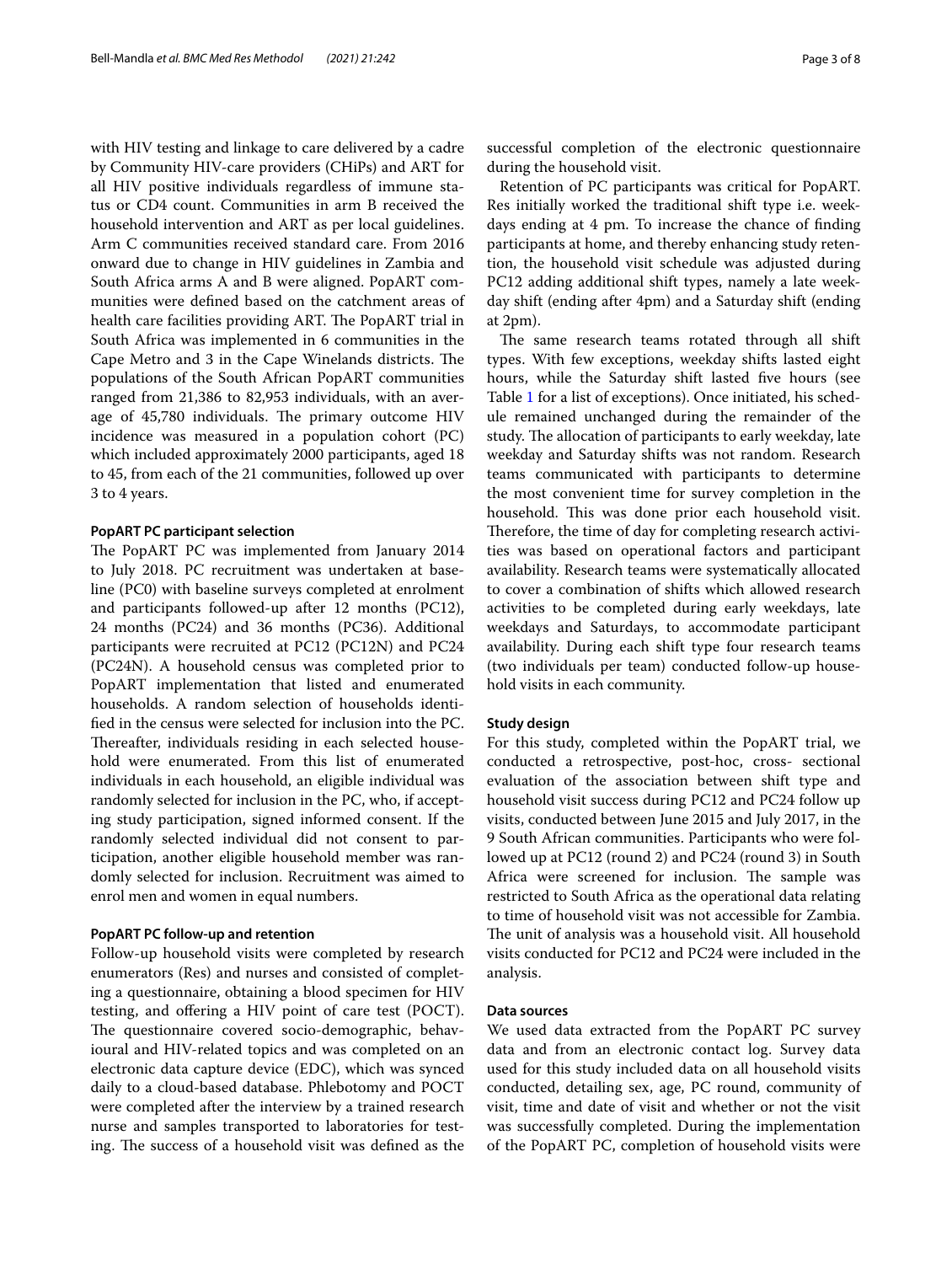|                                            | Early weekday shift (n days) | Late weekday shift (n days) | Saturday<br>shift (n<br>days) |
|--------------------------------------------|------------------------------|-----------------------------|-------------------------------|
| PC12 (July 2015-June 2016)                 |                              |                             |                               |
| Duration field teams active (hours)        |                              |                             |                               |
| 4                                          | ∩                            | $\Omega$                    | 0                             |
| 5                                          |                              | 0                           | 24                            |
| 6                                          |                              | $\Omega$                    | $\Omega$                      |
|                                            |                              | 16                          | 0                             |
| 8                                          | 53                           | 125                         | $\Omega$                      |
| Total days worked per shift type           | 55                           | 141                         | 24                            |
| Total hours worked per shift type          | 435                          | 1,112                       | 120                           |
| PC24 (July 2016-July 2017)                 |                              |                             |                               |
| <b>Duration field teams active (hours)</b> |                              |                             |                               |
| 4                                          |                              | $\Omega$                    | $\Omega$                      |
| 5                                          |                              |                             | 17                            |
| 6                                          |                              | $\Omega$                    | 0                             |
|                                            | $\Omega$                     | $\Omega$                    | $\Omega$                      |
| 8                                          | 30                           | 117                         | $\Omega$                      |
| Total days worked per shift type           | 32                           | 118                         | 17                            |
| Total hours worked per shift type          | 249                          | 941                         | 85                            |

#### <span id="page-3-0"></span>**Table 1** Duration of shift days by shift type stratified by PC round

This table details the total number of household visits completed by the research teams stratifed by PC round and shift type. *Early weekday shift* research teams ending before 4pm, *Late weekday shift* research teams ending after 4pm, *Saturday shift* research teams ending at 2pm, *PC* Population Cohort

monitored using an electronic contact log (ECL) to track the status of each household visit. ECL data included documentation of the number of household visit attempts prior to completion of a successful visit. Successful visits were excluded (dropped) from analysis if the sex of the research participant was not recorded, if the date of the household visit was missing, or if the visit was completed outside the three household visit shift types.

#### **Data analysis**

Only data from South Africa were included in the analyses. The study protocol used in both countries was the same, however there were diferences in the management of operational activities. This led to each country adopting a slightly diferent approach to reaching research participants.

We compared the rate of successful household vis-its by different shift type (Table [1\)](#page-3-0). This rate was calculated as the number of successful visits per day, divided by the number of hours that the research feldworkers were active during that particular day. Every day during the study period research teams worked according to the same shift type similar in each community, thus by standardizing by hour per day, the outcome was also standardized by community and research team. We used one-way univariate analysis of variance (ANOVA) to describe differences in mean-successful visits and 95% confdence intervals between the shift types within each of the following subgroups: males, females, age 18-24 years, age 25-34 years, age >34 years, PC12, PC24, and separately for each community triplet. Successful visits were standardized by hour for each day during the study period. To investigate if patterns changed during the study period we also report outcomes per half year (from July 2015- July 2017).

#### **Trial registration**

PopART was approved by the Stellenbosch University Health Research Ethics Committees (N12/11/074), London School of Hygiene and Tropical Medicine (6326) ethics committee and the Division of AIDS (DAIDS) (Protocol ID 11865). PopART was registered with [Clini](http://clinicaltrials.gov) [calTrials.gov](http://clinicaltrials.gov) (registration number NCT01900977).

#### **Results**

Data on 9765 (PC12) and 6885 (PC24) participants upon completion of a successful household visit at successive PC rounds were included in this study. The majority of participants were women; 70,6% at PC12 and 71,8% atPC24. Age breakdown of participants successfully visited was similar for both PC rounds; for 18-24 years: 33,1% (PC12) and 32,4% (PC24), 25-30 years: 39,8% (PC12) and 39,7% (PC24) and > 34 years: 27,1% (PC12) and 27,9% (PC24). Of the 387 days that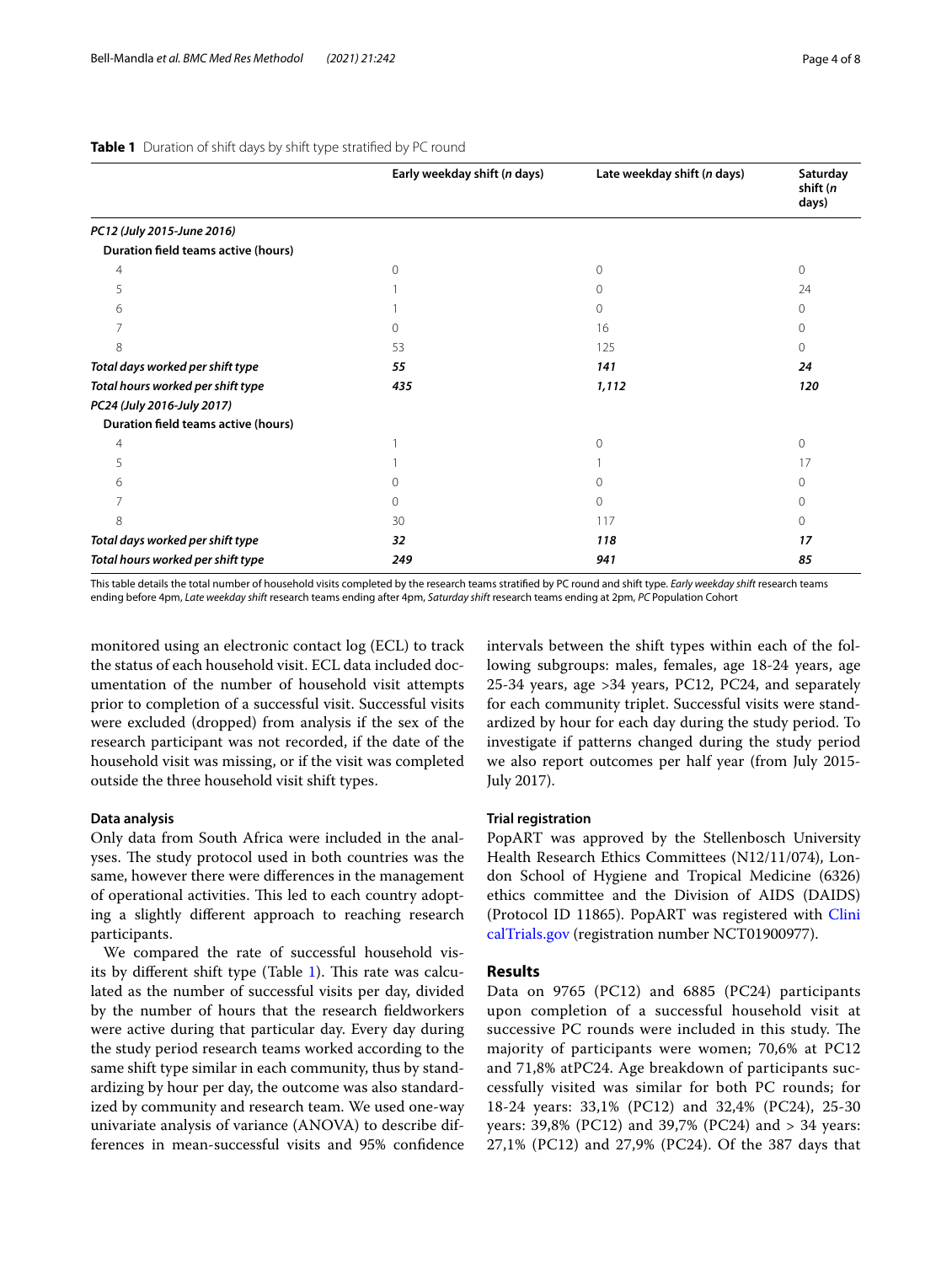research feldworkers completed follow-up visits, 220 (56.8%) and 167 (43.2%) were completed during PC12 and PC24 respectively (Table [1](#page-3-0)) during which time 16651 successful participants visits were completed (Table [2\)](#page-5-0). In PC12, 55 (25.0%) days were traditional weekday shifts, 141 (64.1%) days were late weekday shifts and 24 (10.9%) days were Saturday shifts. In PC24, the majority of days was also a late weekday shift  $(118, 70.7%)$ . There were a few exceptions to the standard duration of shift types (weekday shifts eight hours, Saturday shifts fve hours), but most days were of standard duration: 53/55 (96.4%) of 8 hour early weekday and 125/141 (88.7%) of 8 hour late weekday shifts, and 100% of 5 hour Saturday shifts (Table [1\)](#page-3-0). Overall, during PC12, the largest number of visit hours were completed during late weekday shift 1,112 (66.7%) compared to 435 (26.1%) during early weekday and 120 (7.2%) during Saturday shifts. Similarly, during PC24 the largest number of visit hours were completed during late weekday shift 941 (73.8%), compared to 249 (19.5%) during early weekday and 85 (6.7%) during Saturday shifts (Table [1](#page-3-0)).

Data on 391/ 17042 (2.3%) of successful visits were excluded from analysis, as a result of missing data on sex (125 visits missing gender classifcations, most likely as a result of data entry error or unsuccessful synching and if the visit was completed outside of the visit shift schedule i.e. 266 visits). Overall data on 16,651 successful follow up visits completed during PC12 and PC24 was included in this analysis. Of visits included in the analysis: 3,069 (18.4%) were completed during a traditional early weekday shift, 10,713 (64.3%) during a late weekday shift and 2,869 (17.3%) during a Saturday shift (Table [2](#page-5-0)). The mean number of successful visits per hour was 4.5 (95%CI: 3.7-5.3) for traditional early weekday, 5.3 (95%CI: 4.7-5.8) for late weekday and 14.0 (95%CI: 11.3-16.6) for Saturday shifts (*P*<0.001) (Table [2](#page-5-0)).

Subgroup analyses comparing successful visits rates for diferent shift types was completed. When stratifed by PC round, results were similar, with successful visit rates lowest during standard weekday shifts and highest on Saturdays, for both PC12 (*P*<0.001) and PC24 (*P*<0.001), the same trend was observed between both males (*P*<0.001) and females (*P*<0.001) with the successful visit rate lowest during weekday shifts and highest during Saturday shifts. Notably, the successful visit rate was higher for females compared to males for all shift types, early weekday shift (3.2 vs. 1.3, *p*<0.001), late weekday (3.8 vs. 1.5, *p*<0.001) and Saturday (9.4 vs. 4.6, *p*<0.001) shifts. When stratifying by age, successful visit rates were similar for early weekday and late weekday shift but consistent higher during Saturday shift (*P*<0.001) for all age groups.

When looking at 6 month periods from July 2015 through to July 2017 the successful visit rates were similar when comparing weekday and late weekday shifts and consistently higher on Saturday visits there was no clear trend in Saturday successful visit rates over time. Stratifcation by community triplet yielded similar results with similar successful visit rates when comparing weekday to late weekday shifts and consistently higher successful visit rates on Saturdays with no clear trend over time.

#### **Discussion**

Participant retention was a key challenge in the PopART trial with an overall retention rate of 72% on the fnal annual round  $[14]$  $[14]$ . This study showed a positive impact on retention with higher successful visit rates when conducting Saturday visits compared to both regular and late weekday shifts overall and in all sub group analyses. Successful visits rates were higher during late household visits compared to regular weekday shifts, but this diference was not statistically significant. The successful visit rate was > 2 times higher amongst women than men during all shift types. This finding combined with greater challenges recruiting men outline the difficulties in recruiting and retaining men  $[12]$  $[12]$ , and can be a specific consideration for researchers, particularly where a balance between males and females is important for study outcomes. Successful visit rates by shift type did not difer signifcantly by age, over time, by PC round or by community triplet. A wide range of strategies have been reported to improve retention in longitudinal studies [\[12,](#page-7-8) [15](#page-7-11)]; however, we did not fnd any previous publications evaluating the impact of adjusted working hours. The finding that additional household visits are required to successfully access men compared to women fts with previous published data on study retention  $[16–19]$  $[16–19]$ . The results of this study, which showed no signifcant diference in successful visit rates across age groups, is in contrast to some previous studies that reported increased difficulties accessing younger individuals for study retention [\[11](#page-7-6), [16,](#page-7-12) [20](#page-7-14), [21](#page-7-15)].

Further to adjusted working hours, we used other standardised approaches to enhancing retention including extensive use of cell phone messaging and carefully screening out individuals who reported that they were likely to move location within the study period. In published reports, targeted incentives have been identifed as the most commonly documented approach to improving retention outcomes. In a systematic review by Brueton et al. [[15\]](#page-7-11), of 38 RCTs, monetary incentives were successful for increasing the rate of completion and or return of both postal and electronic questionnaires. Offer of a cash voucher was shown to increase return of postal questionnaires and biomedical test kits [\[15](#page-7-11)]. A further systematic review by Booker et al also found incentives to be an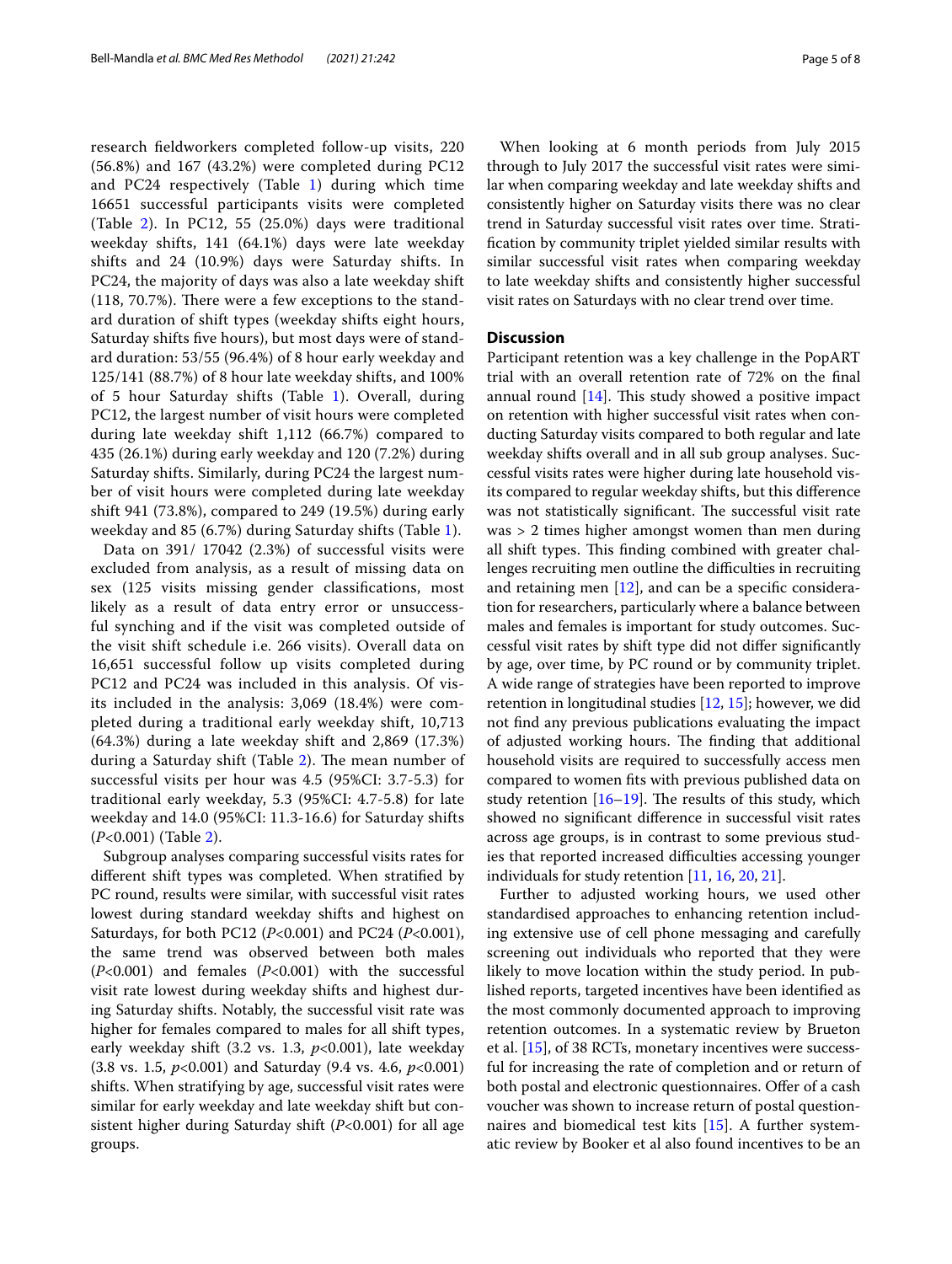<span id="page-5-0"></span>**Table 2** Successful follow-up visits standardized by duration and date of shift type: a comparison within subgroups

| <b>Subgroups</b>                        | Early weekday shift | Late weekday shift | Saturday shift   | P value <sup>®</sup> |
|-----------------------------------------|---------------------|--------------------|------------------|----------------------|
| Days (n)                                | 87                  | 259                | 41               |                      |
| Duration 36 field teams active (hours)  | 684                 | 2,053              | 205              |                      |
| Total                                   |                     |                    |                  |                      |
| Successful visits n                     | 3,069               | 10,713             | 2,869            |                      |
| Mean successful visits per hour (95%CI) | $4.5(3.7-5.3)$      | $5.3(4.7-5.8)$     | 14.0 (11.3-16.6) | < 0.001              |
| Sex: male                               |                     |                    |                  |                      |
| Successful visits n                     | 894                 | 2,978              | 942              |                      |
| Mean successful visits per hour (95%CI) | $1.3(1.1-1.5)$      | $1.5(1.3-1.6)$     | $4.6(3.7-5.5)$   | < 0.001              |
| Sex: female                             |                     |                    |                  |                      |
| Successful visits n                     | 2,175               | 7,735              | 1,927            |                      |
| Mean successful visits per hour (95%CI) | $3.2(2.6-3.7)$      | $3.8(3.4-4.2)$     | $9.4(7.6-11.2)$  | < 0.001              |
| Age: 18-24 years                        |                     |                    |                  |                      |
| Successful visits n                     | 1,083               | 3,463              | 916              |                      |
| Mean successful visits per hour (95%CI) | $1.6(1.3-1.9)$      | $1.7(1.5-1.9)$     | $4.5(3.6-5.3)$   | < 0.001              |
| Age: 25-34 years                        |                     |                    |                  |                      |
| Successful visits n                     | 1,184               | 4,274              | 1,154            |                      |
| Mean successful visits per hour (95%CI) | $1.7(1.4-2.0)$      | $2.1(1.9-2.3)$     | $5.6(4.5-6.7)$   | < 0.001              |
| Age: >34 years <sup>a</sup>             |                     |                    |                  |                      |
| Successful visits n                     | 802                 | 2,975              | 799              |                      |
| Mean successful visits per hour (95%CI) | $1.2(0.9-1.4)$      | $1.5(1.3-1.6)$     | $3.9(3.1-4.7)$   | < 0.001              |
| PC round: PC12                          |                     |                    |                  |                      |
| Successful visits n                     | 1,961               | 6,137              | 1,668            | < 0.001              |
| Mean successful visits per hour (95%CI) | $2.9(2.1-3.6)$      | $3.0(2.5-3.6)$     | $8.1(5.3-10.9)$  |                      |
| PC round: PC24                          |                     |                    |                  |                      |
| Successful visits n                     | 1,108               | 4576               | 1,201            |                      |
| Mean successful visits per hour (95%CI) | $1.6(0.9-2.3)$      | $2.2(1.8-2.7)$     | $5.9(2.9-8.8)$   | < 0.001              |
| Study period: July - December 2015      |                     |                    |                  |                      |
| Successful visits n                     | 1,630               | 4,505              | 1,110            |                      |
| Mean successful visits per hour (95%CI) | $2.4(1.6-3.1)$      | $2.2(1.7-2.8)$     | $5.4(2.4-8.4)$   | < 0.001              |
| Study period: January - June 2016       |                     |                    |                  |                      |
| Successful visits n                     | 331                 | 1,632              | 558              |                      |
| Mean successful visits per hour (95%CI) | $0.5(0.2-0.7)$      | $0.8(0.6-1.0)$     | $2.7(1.3-4.1)$   | < 0.001              |
| Study period: July - December 2016      |                     |                    |                  |                      |
| Successful visits n                     | 868                 | 1,817              | 537              |                      |
| Mean successful visits per hour (95%CI) | $1.3(0.6-1.9)$      | $0.9(0.5-1.2)$     | $2.6(0.3-4.9)$   | < 0.001              |
| Study period: January - July 2017       |                     |                    |                  |                      |
| Successful visits n                     | 240                 | 2,759              | 664              |                      |
| Mean successful visits per hour (95%CI) | $0.4(0.1-0.6)$      | $1.3(1.0-1.7)$     | $3.2(0.9-5.5)$   | < 0.001              |
| <b>Community: Triplet 1</b>             |                     |                    |                  |                      |
| Successful visits n                     | 897                 | 3,631              | 906              |                      |
| Mean successful visits per hour (95%CI) | $1.3(1.0-1.6)$      | $1.8(1.6-1.9)$     | $4.4(3.5-5.4)$   | < 0.001              |
| <b>Community: Triplet 2</b>             |                     |                    |                  |                      |
| Successful visits n                     | 1,143               | 3,944              | 1,138            |                      |
| Mean successful visits per hour (95%CI) | $1.7(1.3-1.9)$      | $1.9(1.7-2.2)$     | $5.6(4.5-6.6)$   | < 0.001              |
| <b>Community: Triplet 3</b>             |                     |                    |                  |                      |
| Successful visits n                     | 1,069               | 3,138              | 825              |                      |
| Mean successful visits per hour (95%CI) | $1.5(1.2-1.8)$      | $1.5(1.3-1.7)$     | $4.0(3.1-4.9)$   | < 0.001              |

\*ANOVA test was done to calculate if there was a statistically signifcant diference between the mean successful visits of each shift type within a subgroup. Successful visits were standardized by hour for each day during the study period

<sup>a</sup> The eldest participant was 46 years, therefore the number of subgroups was restricted to three age groups. One individual had age missing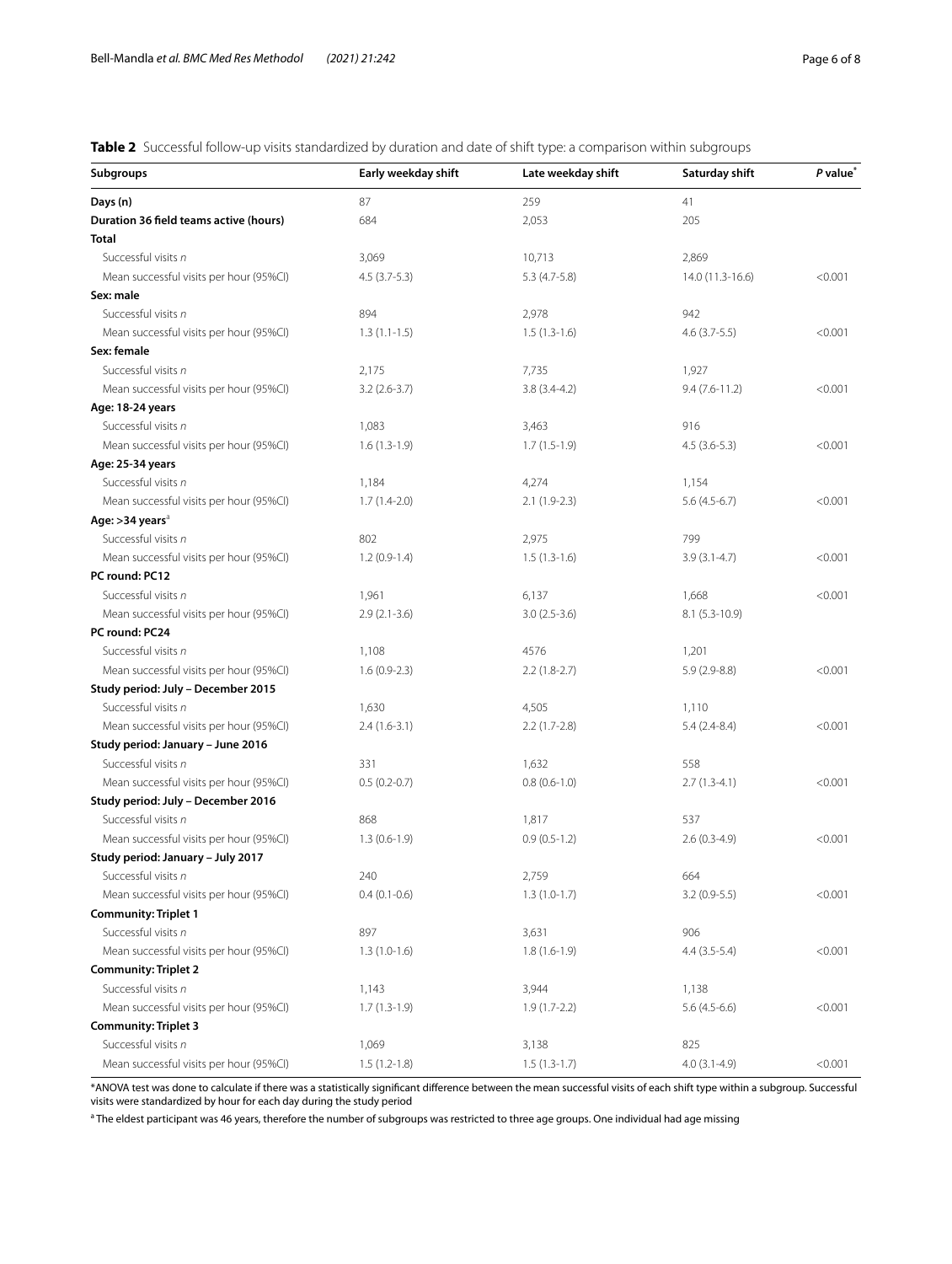efective mechanism for improving retention with bigger incentives having a bigger positive impact [[22\]](#page-7-16). We did not compensate participants for study visits and made limited use of providing incentives such as gifts (mugs, calendars etc.) and this is a strategy that can be carefully explored in future research projects.

#### **Study strengths and limitations**

The PopART trial, one of the largest CRTs, ever completed provided a unique opportunity to evaluate participant retention in > 18 000 participants enrolled in South Africa. PopART communities difered extensively socioeconomically and with respect to urban vs. rural environments and this together with the non-random allocation of participants to diferent types of households' visits *and the post-hoc nature of this analysis* is a signifcant limitation. The results of this study however were consistent across groups (sex, age, PC round) in stratifed analysis strengthening the external validity of study results and the study was completed within a highly regulated CRT (PopART), with extensive prospective defnition of interventions and procedures, as well as data quality control, which also contributed to study validity. Overall, given the size and strengths of the PopART trial we believe the results of this study can be of signifcant value to researcher conducting comparable longitudinal studies in high burden settings, across communities, which supported the fndings being generalizable to other comparable settings.

#### **Conclusions**

The number of people living with HIV continues to increase annually. High quality evidence from longitudinal studies remains critical for evaluating HIV prevention and treatment strategies. This study showed overall lower retention amongst male participants as well as a signifcant beneft on participant retention through introduction of Saturday shifts for home visits on both men and women of all age groups. This data can make an important contribution to the emerging body of evidence for improving retention in longitudinal research.

#### **Abbreviations**

HIV: Human immunodefciency virus; PLWHIV: People Living with HIV; PopART : Population Efects of Antiretroviral Therapy to Reduce HIV Transmission; EDC: Electronic Data Capture Device; PC: Population Cohort; PC12: Population Cohort month 12; PC24: Population Cohort month 24; ECL: Electronic Contact Log; CRT: Community-randomized trial; POCT: Point of Care Test.

#### **Acknowledgements**

We would like to thank all members of the HPTN 071 (PopART) Study Team, study participants and their communities. HPTN 071 is sponsored by the National Institute of Allergy and Infectious Diseases (NIAID) under Cooperative Agreements UM1-AI068619, UM1-AI068617, and UM1-AI068613, with funding from the US President's Emergency Plan for AIDS Relief (PEPFAR). Additional funding is provided by the International Initiative for Impact Evaluation (3ie)

with support from the Bill & Melinda Gates Foundation, as well as by NIAID, the National Institute on Drug Abuse (NIDA), and the National Institute of Mental Health (NIMH), all part of NIH. The content is solely the responsibility of the authors and does not necessarily represent the official views of the NIAID, NIMH, NIDA, PEPFAR, 3ie, or the Bill & Melinda Gates Foundation**.**

#### **Authors' contributions**

N.F. Bell-Mandla initiated the manuscript concept, drafted the initial drafts, developed the manuscript with input from co-authors and organised the references. P. Bock has provided leadership throughout various versions of manuscripts, along with HPTN 071 (PopART) leadership H. Ayles, R. Hayes, S. Fidler who provided leadership and guidance. R. Sloot analysed the data and created the tables and fgures. All authors provide input to various drafts and versions of the manuscript during its development.

#### **Funding**

The National Institute of Allergy and Infectious Diseases (NIAID) under Cooperative Agreements UM1-AI068619, UM1-AI068617, and UM1-AI068613 sponsor HPTN 071, with funding from the US President's Emergency Plan for AIDS Relief (PEPFAR). Additional funding is provided by the International Initiative for Impact Evaluation (3ie) with support from the Bill & Melinda Gates Foundation, as well as by NIAID, the National Institute on Drug Abuse (NIDA), and the National Institute of Mental Health (NIMH), all part of NIH.

#### **Availability of data and materials**

The data that support the fndings of this study are available from Scharp but restrictions apply to the availability of these data, which were used under license for the HPTN 071 study, and so are not publicly available. Data are however available from Scharp upon reasonable request through [debor](deborah@scharp.org) [ah@scharp.org.](deborah@scharp.org) Research data has been stored and managed as per Ethics requirements

#### **Declarations**

#### **Ethics approval and consent to participate**

All participants included in the PopART PC provided written informed consent. PopART was approved by the Stellenbosch University Health Research Ethics Committees (N12/11/074), London School of Hygiene and Tropical Medicine (6326) ethics committee and the Division of AIDS (DAIDS) (Protocol ID 11865). PopART was registered with [ClinicalTrials.gov](http://clinicaltrials.gov) (registration number NCT01900977).

#### **Consent for publication**

Not applicable

#### **Competing interests**

The authors declare that they have no competing interests.

#### **Author details**

<sup>1</sup> Desmond Tutu TB Centre, Department of Pediatrics and Child Health, Faculty of Medicine and Health Sciences, Stellenbosch University, Stellenbosch, South Africa. <sup>2</sup>FHI 360, Durham, NC, USA. <sup>3</sup> Department of Infectious Disease Epidemiology, Faculty of Epidemiology and Population Health, London School of Hygiene and Tropical Medicine, London, UK. <sup>4</sup> Department of Medicine, Imperial College London, St Mary's Campus, London, UK.<sup>5</sup> Department of Clinical Research, Faculty of Infectious and Tropical Diseases, London School of Hygiene and Tropical Medicine, London, UK. <sup>6</sup> Zambart, Lusaka, Zambia.

# Received: 16 August 2020 Accepted: 28 September 2021

#### **References**

- <span id="page-6-0"></span>UNAIDS. AIDSinfo datasheet. Geneva: UNAIDS; 2020.
- <span id="page-6-1"></span>2. World Health Organization. Consolidated guidelines on the use of antiretroviral drugs for treating and preventing HIV infection. Recommendations for a public health approach. 2nd ed. Geneva: World Health Organization; 2016.